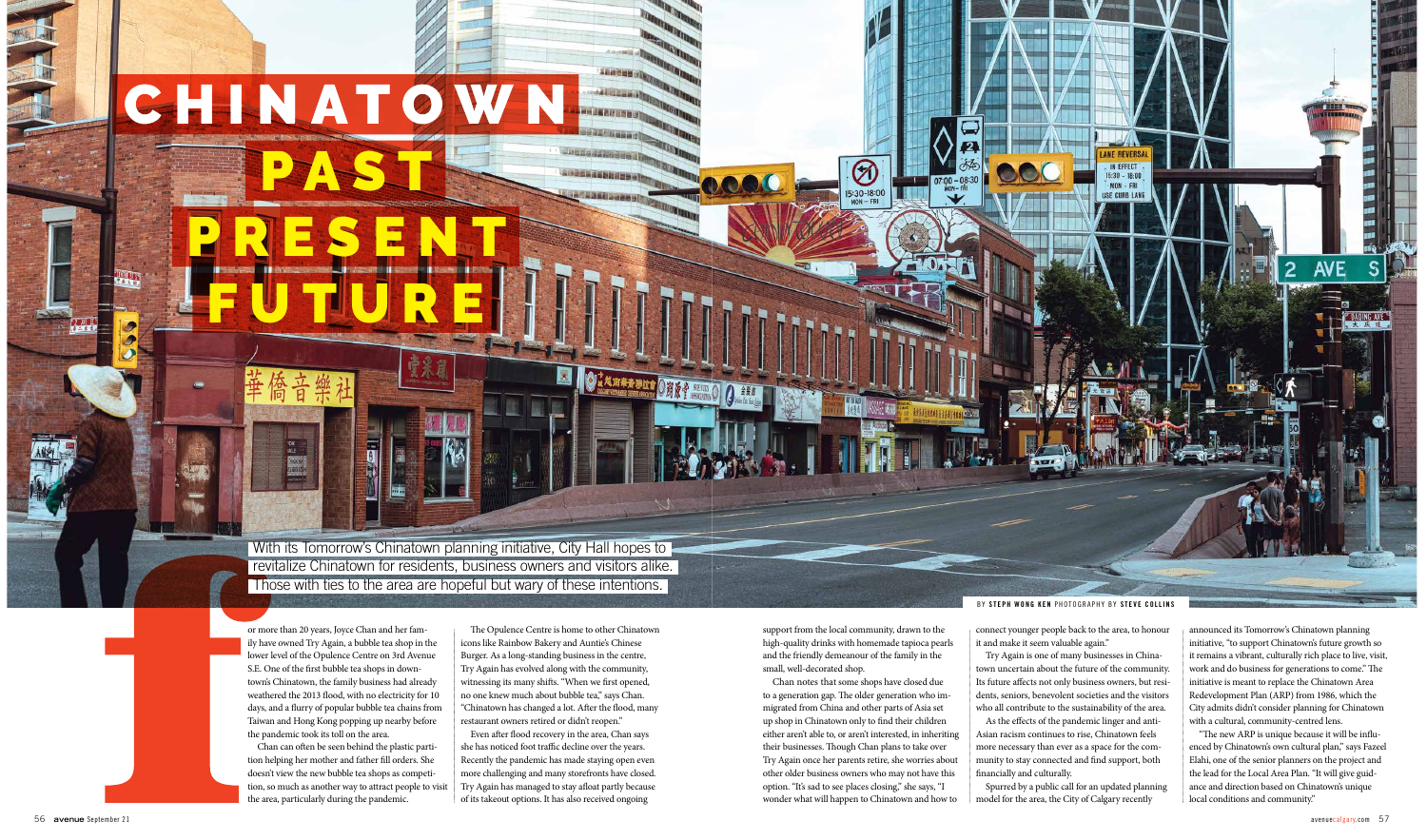















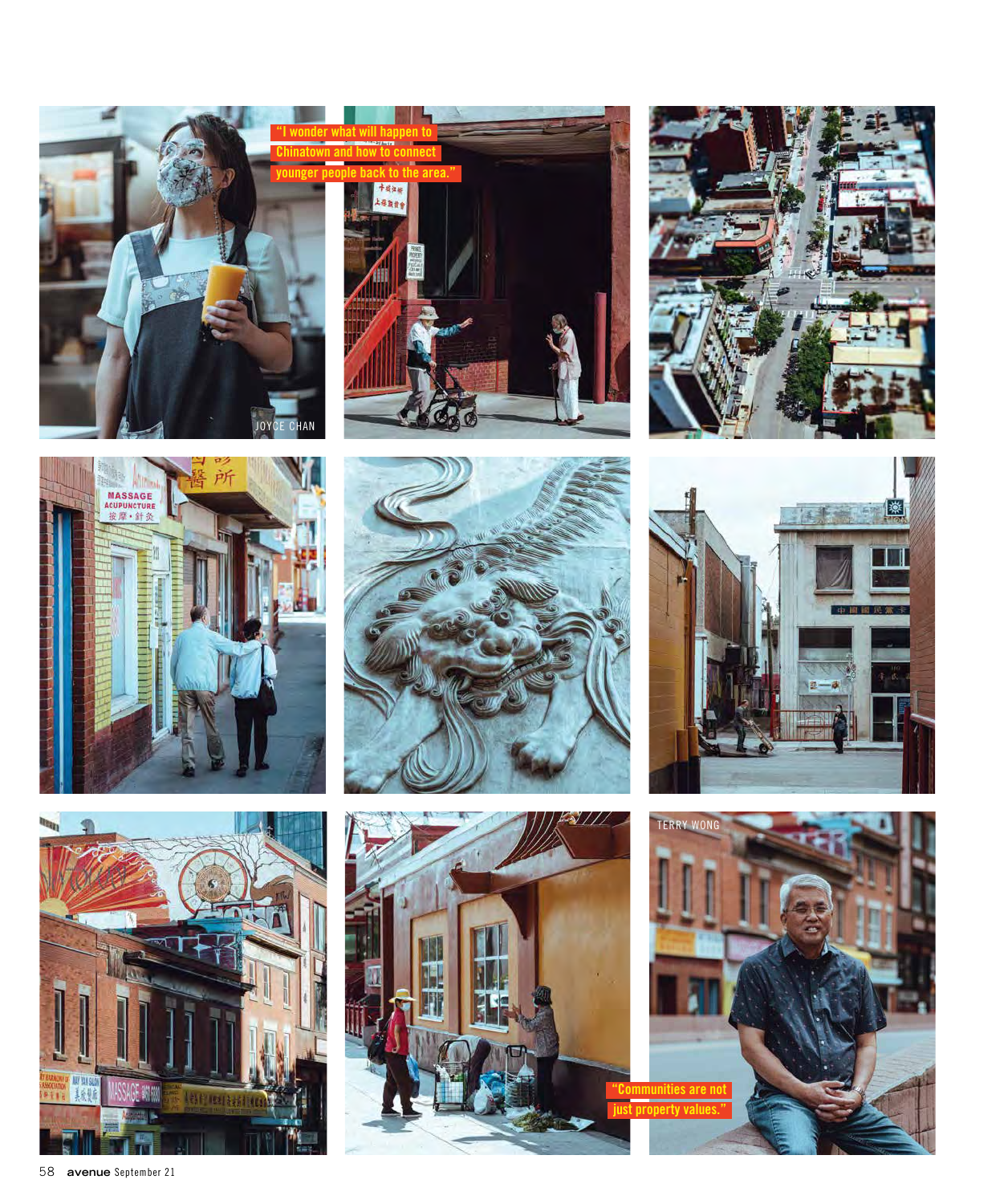The City's redevelopment plan comes at an opportune time for Chinatown, given the many challenges it's facing and the many different groups working to improve it. Though the City has taken steps to engage the community in the planning process, residents and stakeholders are still cautious about outcomes and how redevelopment will affect Chinatown's sustainability.

Terry Wong, executive director of the Chinatown District Business Improvement Area (BIA), sees the City's proposal as part of a longer-term project to ensure the community stays vital and relevant. "If we don't establish Calgary Chinatown as a unique cultural enclave, we risk losing it," he says.

C

algary's Chinatown is no stranger to the risk of losing its claim to space. Historically, its status as a cultural enclave in the city has been both its biggest asset and its biggest challenge.

Dating back more than 100 years, Chinatown has existed in three different locations in Calgary. In the 1880s, Chinese railworkers, predominantly young men, could neither afford to go back home, nor have their families join them due to the head tax imposed by the Canadian government that started at \$50 and eventually rose to \$500 per person. This left them stranded and separated from their families. Trapped in unfamiliar territory, they formed a small community at 8th Avenue and Centre Street near what is now the site of Glenbow museum. In 1886, a fire consumed much of the original district, and the community relocated just south of what is now 9th Avenue.

Chinatown was displaced again before 1910, when the Canadian Northern Railway decided to run tracks through the area and bought out the land to build the Palliser Hotel. To establish the community once more, several Chinese merchants purchased land near 2nd Avenue and Centre Street south, despite debate at City Hall about whether Chinese Calgarians should be segregated and not allowed to hold building permits. Despite being described as an area with "generally unsatisfactory conditions," where "unsavoury smells abound" by the *Calgary Herald* in 1910, the district thrived with the establishment of organizations like the Chinese YMCA, the Chinese Mission and the Chinese Public School.

In 1947, the federal government repealed the Chinese Exclusion Act, which had halted Chinese immigration for more than 20 years. By 1967, the Chinese population in Calgary had soared. However, many newcomers opted to live outside

"THE MOMENT YOU THINK YOU KNOW MORE THAN THE BUSINESS OWNERS, THE SENIORS AND THE COMMUNITY MEMBERS, IT'S AN ISSUE." TERRY WONG

of Chinatown, away from the city centre, putting the community in jeopardy yet again.

But the most serious threat to present-day Chinatown began in the 1960s when City planners proposed the construction of the East-West downtown "penetrator," a freeway extension of Bow Trail that would split Chinatown in two. In response, the community gathered to create the Calgary Chinatown Development Task Force, a coalition of community leaders and business owners. The task force worked together for three years to create a design brief for the area, calling for a stop to the penetrator as well as improvements to housing, schools and cultural facilities.

Several other important groups and landmark projects emerged out of this work, including the Sien Lok Society, Sien Lok Park and the Oi Kwan Foundation's senior housing project (now part of Clover Living, a senior retirement centre in the heart of Chinatown). It also helped pave the way for the Chinese Cultural Centre, completed in 1992, which was constructed to prevent the development of high-density buildings in favour of a shared community space.

any Chinatowns, like Calgary's, sit on prime downtown real estate, ripe for redevelopment. Across Canada, Chinatowns and their stakeholders are engaged M

in an ongoing and sometimes tense conversation about the growing trend of knocking down older buildings and replacing them with high-density office and residential towers. This type of redevelopment often results in "building creep," raising the cost of living for residents and pushing the

community further out into the suburbs. "We see downtown creep happening now in Chinatowns in Winnipeg, Vancouver and Toronto," Wong says. "It's definitely worrisome for Calgary."

Calgary's Chinatown faced this issue in 2019, when a developer proposed a three-tower project at 2nd Avenue S.W., just east of the Cultural Centre. The project was eventually rejected after the community protested.

As a former member of the advisory group for the Tomorrow's Chinatown initiative, Wong hopes the City will respect the historical significance of several buildings in the area and not allow highdensity developments to be approved. He notes that new developments often are not affordably priced for seniors, lower-income households and multi-generational living — key populations in Chinatown. Development also typically leads to an influx of chain retailers and corporate franchises as anchor tenants in new buildings. This can then put smaller local and family-owned businesses, and less-formal operations like street vendors, at risk of closing. Wong believes these smaller retailers are the character of Chinatown and shouldn't be overrun. "Communities are not just property values," he says. "Communities are made up of the people who need to thrive in the area."

Sien Lok Society president John Dong is more in favour of development. He sees it as a way to increase foot traffic for existing businesses and support the area financially. Established in 1968, Sien Lok Society supports Chinatown with fundraising galas, free events for seniors and donations to organizations in Chinatown and throughout Calgary, as well as an annual scholarship program. Dong notes that currently, businesses in the area can't compete with grocery chains like T&T in suburban communities, and as a result, business is suffering. "I don't want to see our Chinatown become dead or empty," Dong says, "because our family has been in Calgary for over 100 years."

Danny Ng, a director of the Sien Lok Society who has participated in the advisory group for the Tomorrow's Chinatown initiative, also believes development could increase activity in the area and make it feel vital again. He feels businesses are struggling due to fewer visitors in the area and because none of the usual festivals and events took place during the pandemic.

Both Dong and Ng are weary of changes made to Chinatown without community consultation, particularly by the City. Wong agrees more work could be done to help build trust between the City and the community.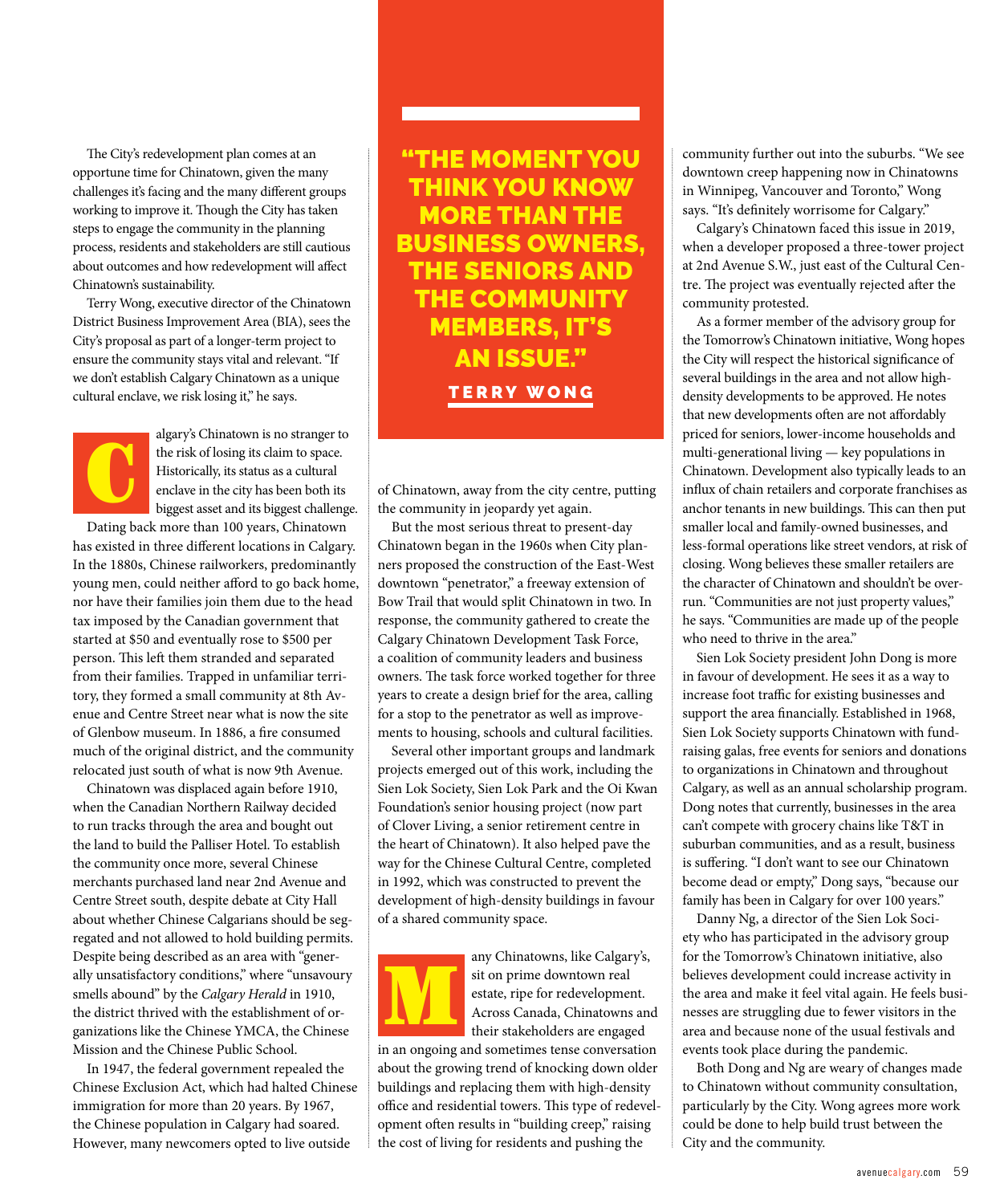"The moment you think you know more than the business owners, the seniors and the community members, it's an issue," Wong says.

The Tomorrow's Chinatown initiative has focused efforts on community consultation, an acknowledgement, perhaps, of the gaps in the previous ARP. As part of the discovery process, the City's planning department consulted with key stakeholders like the BIA, Sien Lok Society and seniors' organizations, and established the advisory group of 25 members from the community. "We recognize and acknowledge the painful past of Calgary's Chinatown," Elahi, the senior planner, says. "With the development of the Cultural Plan for Chinatown, the City will continue to facilitate an ongoing conversation with the community."

This past summer, the City opened a bike and walking pathway through 3rd Avenue. The project happened in tandem with construction in Eau Claire and flood mitigation work in the area. Proposed as a way to increase foot traffic in Chinatown, it nevertheless raised community concerns. Grace Su, executive director of Clover Living seniors' residence, thinks the pathway may help make the area more walkable for visitors, but worries about its unintended effects on residents and merchants. "The loss of parking stalls could affect family visitations to senior residential buildings in the area, including Clover Living," she says. "The speed of scooters and bikes is also a concern for seniors who are slow crossing the roads."

Wong, who is running for City Council in Ward 7 (which includes Chinatown), feels the proposed pathway project is an example of City Council not thinking holistically about how a small development change affects the community as a whole. He believes communities should be involved at the "problem/opportunity definition stage" rather than used as a sounding board for the City's solutions. He also points out that though the City's proposal for Chinatown may be approved, the community will still need to collaborate to put it into action, bringing together all of the key stakeholders who are passionate about the area's future. "Ultimately, the City's cultural plan for Chinatown is just a plan," Wong says. "We need to take ownership on executing the plan, using it as an opportunity and a responsibility to move forward together."



lice Lam, a member of the volunteer advocacy group I Love YYC Chinatown, says the tone on City Council seems to be shifting to be more informed and considerate of com-

"CHINATOWN HAS THE POTENTIAL FOR A CONNECTION THAT CAN'T **HAPPEN** ELSEWHERE." TERESA TAM

munity needs. She sees this shift as reflective of the ongoing Black Lives Matter protests and public anti-racism hearings in July 2020, as well as calls for City Hall to be more inclusive in how it engages with the public. "Councillors have become more radicalized, more educated," Lam says. "As the City embarks on an anti-racist approach to the way they handle things, it is important [that they] not force something to happen if the majority of residents don't think it will benefit the neighbourhood. It should be a partnership, and compromises must be made on both sides toward the goal of building a better community."

Part of I Love YYC Chinatown's mission is to act as a bridge between older generations in Chinatown and the greater Calgary community, as well as foster cultural exchange and preservation. The group provides walking historical tours of the area, highlighting the stories of the original settlers and the tongs. The tongs, also known as benevolent societies, grew out of Asian immigrants' needs for support for housing, jobs and community connection, particularly amid ongoing racism and discrimination. The tongs also helped establish affordable living spaces and amenities within walking distance, creating a planning model that responded directly to the needs of residents.

"We want more Calgarians to learn about the resilient history of this community and see the value of replicating this model in other parts of the city," Lam notes, adding that she'd love to see young families moving into Chinatown.

I Love YYC Chinatown is part of a resurgence of younger people taking an active interest in the area's future. Artist-run centre The New Gallery

(TNG) moved to Chinatown in 2013, and has since made it a priority to engage with the needs and interests of the community. Partnering with the City of Calgary Public Art Program, TNG created the Calgary Chinatown Artist Residency. Three artists with a connection to Chinatown were selected from across North America to create new projects that include outreach with local community members. "Residencies are important for public art because the community needs to be able to see and access how art is made to avoid a disconnect," says TNG's director Su Ying Strang.

Teresa Tam, a participating artist in the TNG residency along with Annie Wong and Cheryl Wing-Zi Wong, is also one half of Yolkless Press, a risograph printing press started in 2020 to create art outside a traditional gallery space. Yolkless distributed its first publication, *Colonial Imports*, for free throughout Calgary. The publication explored the ubiquity of bubble tea in Chinatown and its relationship to the future of the area. "*Colonial Imports* came from a frustration with the tokenization of 'ethnic' food, often reviewed with a colonial perspective," Tam says. "We wanted to create an enjoyable project, while also being critical of the typical ways of reviewing and responding to food."

With several projects in the works, Yolkless Press hopes to find an affordable location in Chinatown with enough room to create an informal gathering space in the community. "Chinatown has the potential for a connection that can't happen elsewhere," Tam says. "It would be great to create a place to linger in the area, to exchange not only money, but also ideas and art."

Despite some decline, new businesses have also continued to open in the the area. Nhi Tran and Tanner Ennis, say they couldn't have found a better spot for their first hospitality venture, Paper Lantern. Known for its authentic Vietnamese food and creative drinks in a tropical setting, the restaurant prides itself on its varied clientele, and co-owners Tran and Ennis say they hope this inclusiveness contributes to the sustainability of the community.

"Chinatown is a magical, welcoming place that's rooted in culture. It's home to some of the most amazing food and history you'll find in Calgary," Tran says. "And we wanted to be a part of that."

The more this sentiment is shared by businessowners, residents, visitors, City officials and others, the more likely it is that Chinatown will advocacy group I Love YYC China-<br>town, says the tone on City Council<br>informed and considerate of com-<br>informed and considerate of com-<br>and  $\bullet$  continue to be a vibrant and relevant cultural<br>informed and considerate of com enclave, regardless of future development.